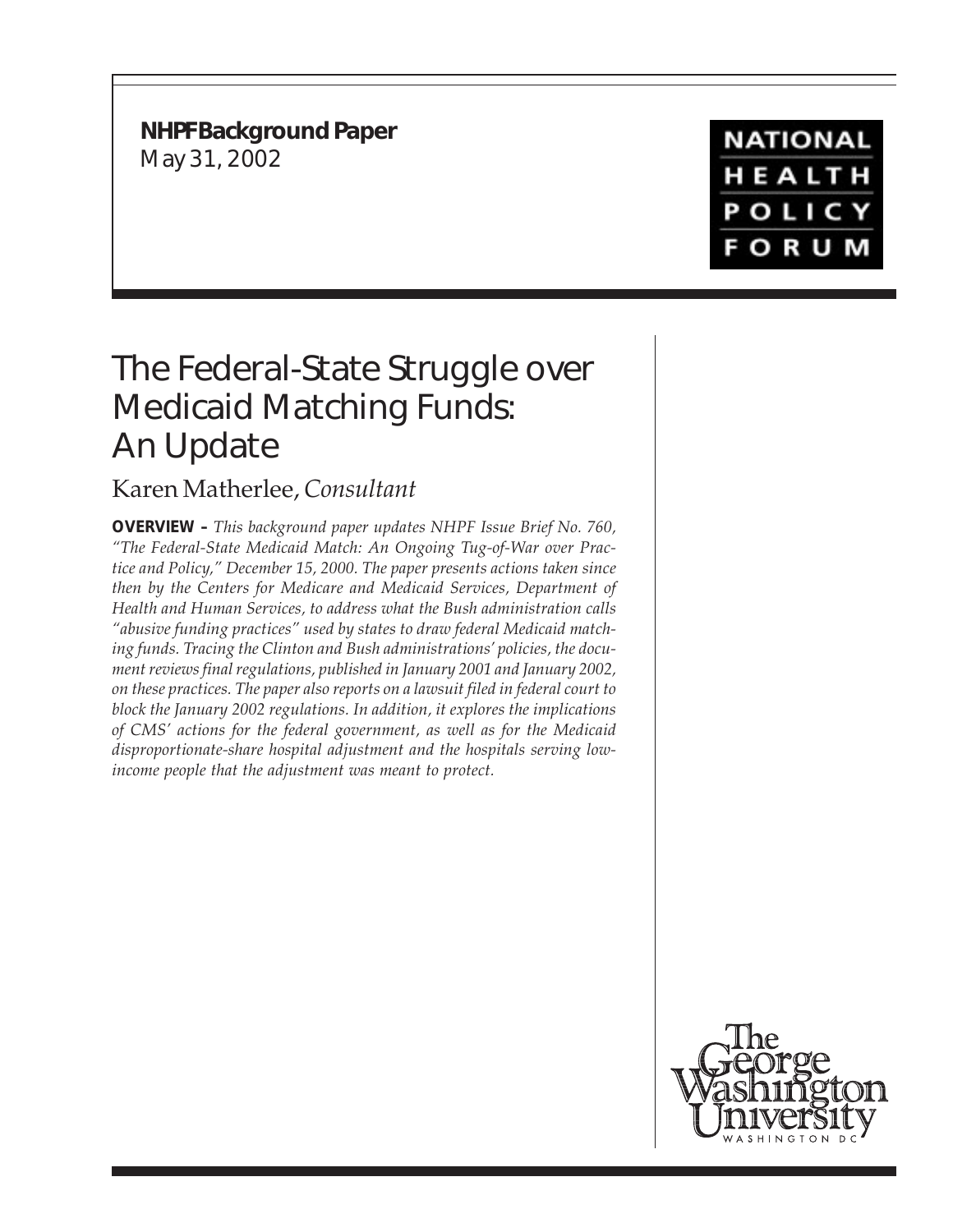# The Federal-State Struggle over Medicaid Matching Funds: An Update

Whether the most recent regulations affecting state Medicaid matching funds signify the last or just the latest chapter in a two-decades-long policy conflict is not yet clear. These regulations became effective May 14, 2002. Certainly, the Centers for Medicare and Medicaid Services (CMS) would like an end to the struggle over what its administrator, Thomas Scully, has called "Medicaid scams." The federal government's clashes with certain states and interest groups that support them have centered on complicated accounting mechanisms designed to increase states' federal Medicaid matching funds even though the states raise no new dollars. The states have labeled the mechanisms necessary to supplement their Medicaid budgets and protect safety-net hospitals that serve large numbers of low-income and indigent patients. As the federal government has closed off one mechanism after another—excessive payments to public health facilities, donations from or taxes on providers, and maximization of disproportionate-share hospital (DSH) payments—creative states have always been able to pull another out of their hats. State use of intergovernmental transfers (IGTs)—transferring funds from local governments and putting up the transferred money to obtain additional federal matching dollars—has been the central practice over the last ten years.

In the last two years, the Department of Health and Human Services (DHHS) in the administrations of both former President Bill Clinton and President George W. Bush has taken action to curb state practices in drawing federal Medicaid matching funds. The DHHS actions have hinged on a Medicare-based statutory ceiling for state Medicaid payments, called the "upper payment limit" (UPL). Because the UPL was set higher than the amount states actually expend on care for Medicaid beneficiaries, it provided a loophole for states to raise their federal Medicaid payments. Having issued its proposal on October 10, 2000, the Clinton administration promulgated final regulations modifying the Medicaid UPL for hospitals, nursing facilities, intermediate care facilities for the mentally retarded, and clinics on January 12, 2001. In doing so, it created a new limit—150 percent of comparable Medicare payments—that applied to payments to hospitals owned or operated by government entities other than the states themselves.

On January 18, 2002, the Bush administration published final regulations eliminating the year-old 150 percent limit for hospitals that are *NOTE—Appended to this background paper is a special section called "Looking Back." Covering the period from the mid-1980s to the late 1990s, it traces states' efforts to increase their federal Medicaid matching funds and federal responses to those efforts.*

**National Health Policy Forum** 2131 K Street NW, Suite 500 Washington DC 20037

202/872-1390 202/862-9837 [fax] nhpf@gwu.edu [e-mail] www.nhpf.org [web]

**Judith Miller Jones** *Director*

**Judith D. Moore** *Co-Director*

**Michele Black** *Publications Director*

**NHPF** is a nonpartisan education and information exchange for federal health policymakers.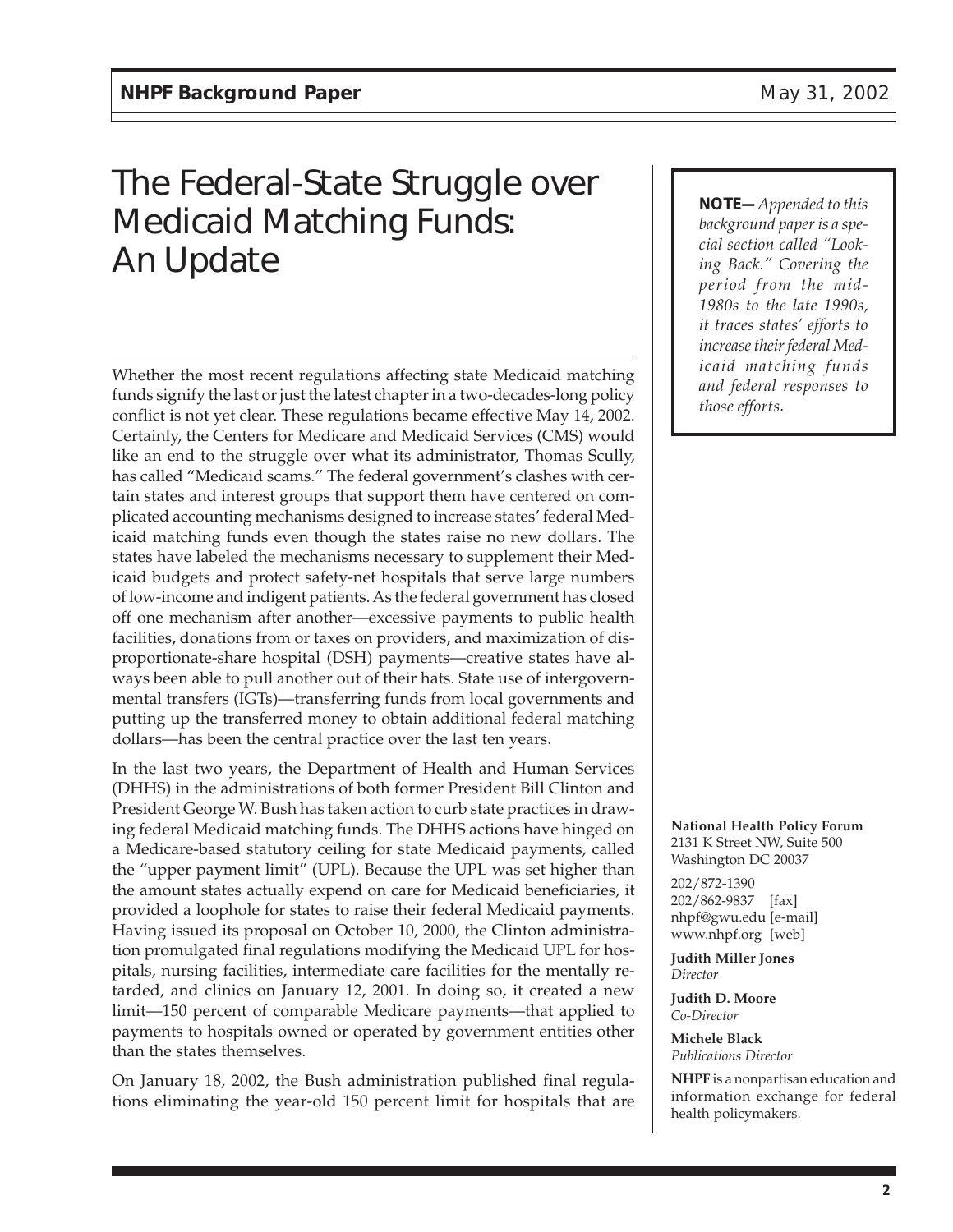government-owned or -operated (other than by states). This new, Bush administration regulation subjected those hospitals to the 100 percent limit. Both the Clinton and the Bush rules authorized transition periods for state compliance. On March 7, 2002, shortly before the March 19 effective date for eliminating the 150 percent limit, the National Association of Public Hospitals and Health Systems (NAPH), American Hospital Association (AHA), National Association of Children's Hospitals (NACH), and Association of American Medical Colleges (AAMC), along with hospitals and hospital associations in five states, filed suit against DHHS. The suit, filed in U.S. District Court in Little Rock, sought an injunction to halt the implementation of the rule on the basis that DHHS had violated the Congressional Review Act (CRA). On May 13, 2002, after the implementation date had been delayed twice, once by DHHS and once by the court, the judge ruled that it would become effective the next day.

### **THE CLINTON ADMINISTRATION'S CLAMPDOWN: JANUARY 12, 2001**

In the last year of the Clinton administration, the chairman of the Senate Finance Committee and the director of the Medicaid program in the Health Care Financing Administration (HCFA), now CMS, actively opposed states' use of IGTs to circumvent UPLs and thereby increase their federal Medicaid matches. The General Accounting Office, also, had conducted studies indicating that states were engaging in abusive practices. Sen. William V. Roth (R-Del.), chairman of the Senate Finance Committee, and Medicaid Director Timothy Westmoreland contended that the Medicaid UPL loophole cost the federal Medicaid program an additional \$3.7 billion in fiscal year (FY) 2000 alone. At Roth's insistence, HCFA published the October 10, 2000, proposed rule in the *Federal Register*, limiting the practice over time but establishing the 150 percent loophole for the government-owned and -operated (though nonstate) hospitals that serve the poor.

### **Legal Justification**

In the October 10, 2000, proposal, DHHS summarized existing UPL law in the following manner:

In 1986, the Congress affirmed the use of upper limits on payments for inpatient hospital services, nursing facility services, and [intermediate care facility, now intermediate care facility for the mentally retarded] services....The current upper limits were last changed in a final rule in the *Federal Register* (52 FR 28141) on July 28, 1987 that addressed the application of the UPL to states that had multiple payment rates for the same class of services. This rule addressed the differential rate issue in the context of state-operated facilities because several audits had revealed that the circumstances of state-operated facilities resulted in a lack of incentives to curb excessive payments....States established payment methodologies **The chairman of the Senate Finance Committee and the DHHS Medicaid director contended that the Medicaid UPL loophole cost the federal Medicaid program an additional \$3.7 billion in FY 2000 alone.**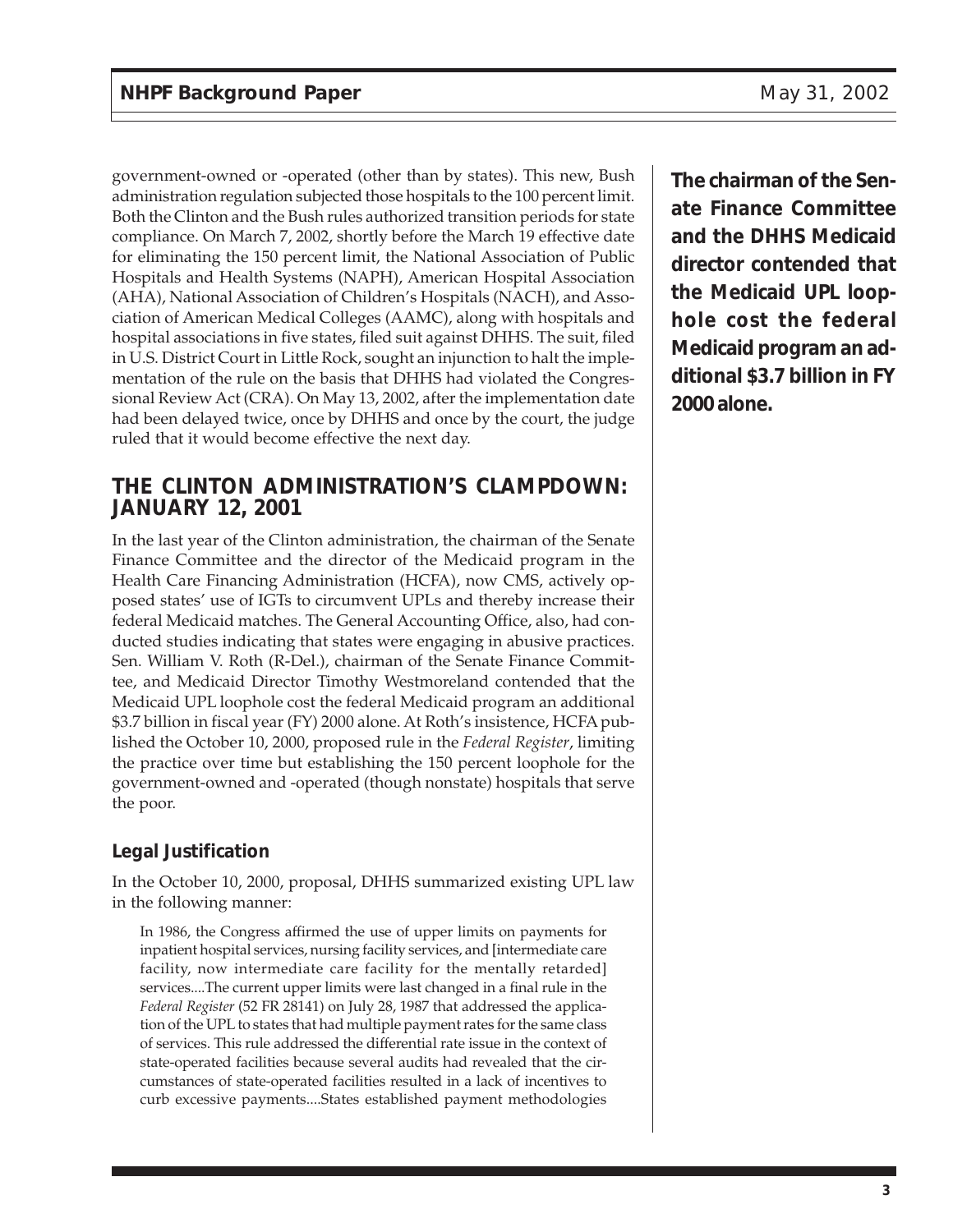which paid state-owned or -operated facilities at a higher rate than privately operated facilities. Higher Medicaid payments to state-owned or -operated facilities allowed states to obtain additional federal Medicaid dollars to cover costs formerly met entirely by state dollars. To ensure payments to state-operated facilities would be consistent with efficiency and economy, the final rule applied the Medicare UPL test to state-operated facilities separate from other facilities. However, the final rule did not create a separate UPL for other government facilities, allowing their payments to count toward the same aggregate UPL as private facilities.1

Roth and Westmoreland indicated that this policy encouraged states to overpay nonstate government facilities because the "states, counties, cities, and/or public providers [could], through this practice, lower current state or local spending and/or gain extra federal matching payments." States could set rates for county or city facilities at substantially higher levels than for proprietary and nonprofit facilities and obtain federal government matching for payments they received under those higher rates.<sup>2</sup>

#### **An Example of Money Laundering**

A transaction by Pennsylvania provides an example of how this worked. Cited in a paper by Andy Schneider and David Rousseau, the June 14, 2000, transaction involved 23 nursing facilities operated by 20 counties:

The state Medicaid agency first calculated the amount of payments for nursing facility services that could be made under the aggregate UPL applicable to all nursing facilities in the state, private as well as county. For purposes of this transaction, the amount that all nursing facilities would be paid under Medicare principles was at least \$700 million more than the amount the state actually paid all nursing facilities, county and private, in the aggregate for caring for Medicaid residents. Because there was at the time no UPL for aggregate payments to county nursing facilities in Pennsylvania, the state was able to pay the entire \$700 million to the county nursing facilities.

The 20 counties borrowed \$695.6 million from a bank and transferred it to the state Medicaid agency's transaction account in the same bank. The state Medicaid agency added a \$1.5 million "transaction fee" from state funds and transferred \$697.1 million to the county bank accounts as supplemental payments to the county nursing homes for treating Medicaid patients. The counties repaid the bank its \$697.1 million and deposited the \$1.5 million transaction fee into the account of the County Commissioners Association of Pennsylvania. Having made this "expenditure," the state Medicaid agency then claimed, and [HCFA] paid, \$393.3 million in federal Medicaid matching funds (\$697.1 multiplied by the state's federal medical assistance percentage [FMAP] of 56.4 percent). According to the Office of Inspector General (OIG), "none of the [\$697.1 million] supplementation payments reached the participating nursing facilities, and the Medicaid residents received no additional services. Pennsylvania retained the entire \$393,342,145 in federal financial participation to use as it pleased."3

**States could set higher rates for county or city facilities than for proprietary and nonprofit facilities and obtain federal government matching for payments received under those higher rates.**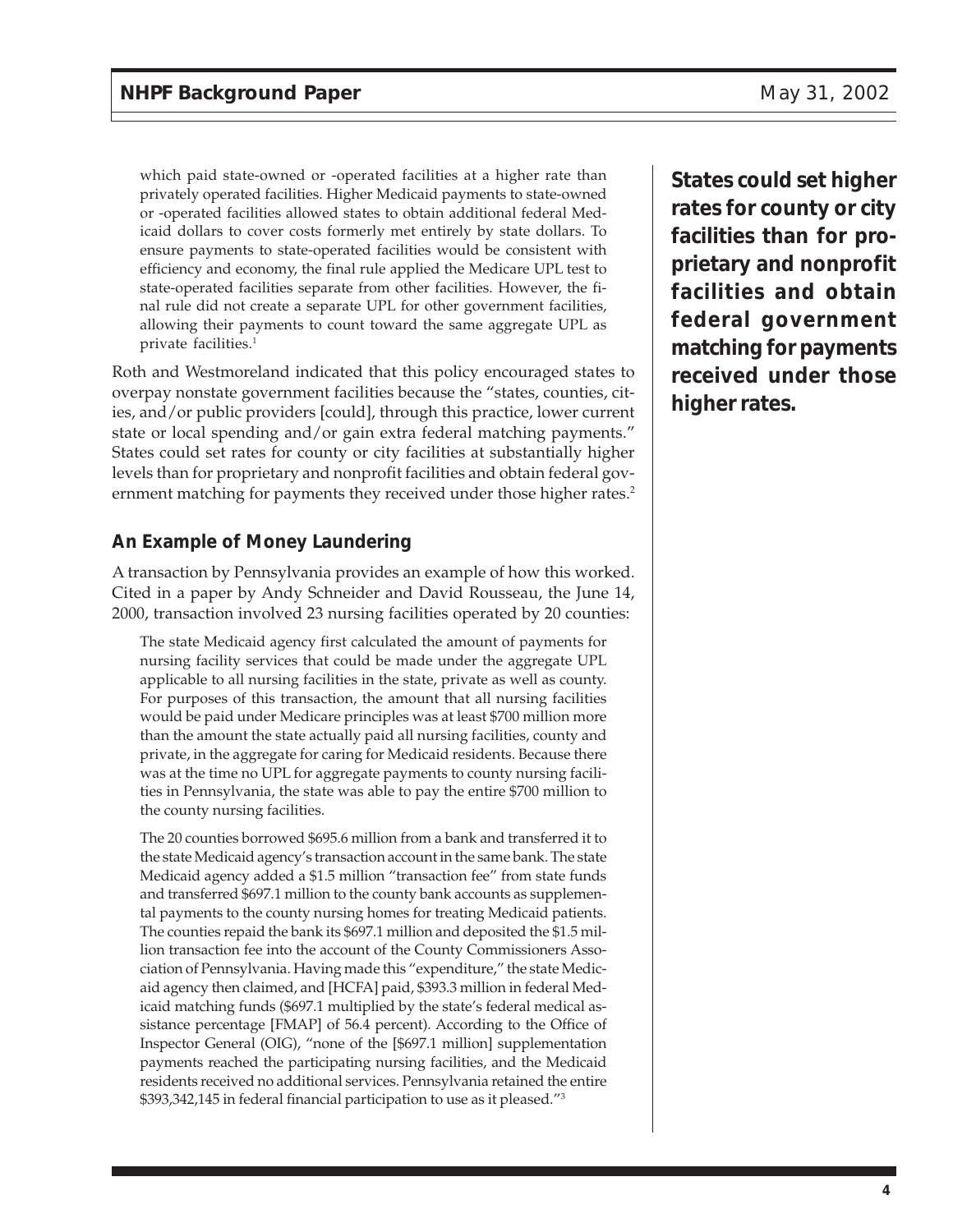#### **Transitions to Compliance**

When Congress passed the Medicare, Medicaid, and SCHIP Benefits Improvement and Protection Act of 2000 (BIPA), it directed HCFA to provide—in the agency's rule finalizing its October 10, 2000, proposed regulations—a transition period of up to eight years for states that had an approved plan or methodology in effect as of October 1, 1992. (The October 10 proposal included two transition periods: until September 30, 2002, for noncompliant states with approved Medicaid state plan amendments with an effective date on or after October 1, 1999; and until January 1, 2005, for those with amendments approved before October 1, 1999.) The purpose was to help wean the states from the extra matching funds. The final rule—published in the January 12, 2001, *Federal Register*—included the BIPA-mandated third transition period, so that states with pre–FY 1993 plans had an eight-year schedule of payments. Depending upon their state Medicaid plans, states with provisions approved on or after October 1, 1992, but before October 1, 1999, had a phased payment-transition period through FY 2005 (five years); states with provisions approved on or after October 1, 1999, were granted a phased payment-transition period through FY 2002 (two years). (See Table 1 for a review of the annual federal fiscal impact on states, depending upon their individual transition periods.)

The Bush administration later added another provision, one affecting states with provisions pending approval or approved after March 13, 2001. HCFA [CMS] issued a proposed rule on April 3, 2001, and a final rule on September 5, 2001, giving states an end-of–FY 2002 transition if they had provisions effective after September 30, 1999, and approved before January 22, 2001. It provided a transition until the later of November 5, 2001, or one year from a provision's approval date for states with provisions that were effective after September 30, 1999; submitted to HCFA before March 13, 2001; and approved by HCFA [CMS] after January 21, 2001. In a report issued October 30, 2001, GAO questioned the CMS action: "Less than a month after the revised UPL regulation became effective, [CMS] decided to amend the regulation to shorten the time some states were allowed for compliance. This reversal resulted in the approval of new financing schemes for several states that had pending proposals mimicking the schemes identified last year."4

#### **Provisions in Effect as of March 13, 2001**

The January 12, 2001, regulations, which became effective March 13, 2001, did the following:

■ For hospitals, nursing facilities, intermediate care facilities for the mentally retarded, and clinics, they established separate UPLs for those that were state-owned or -operated, for public facilities that were not state-owned or -operated, and for facilities that were privately owned or operated.

**When Congress passed BIPA, it directed HCFA to provide a transition period of up to eight years for states that had an approved plan or methodology in effect on October 1, 1992.**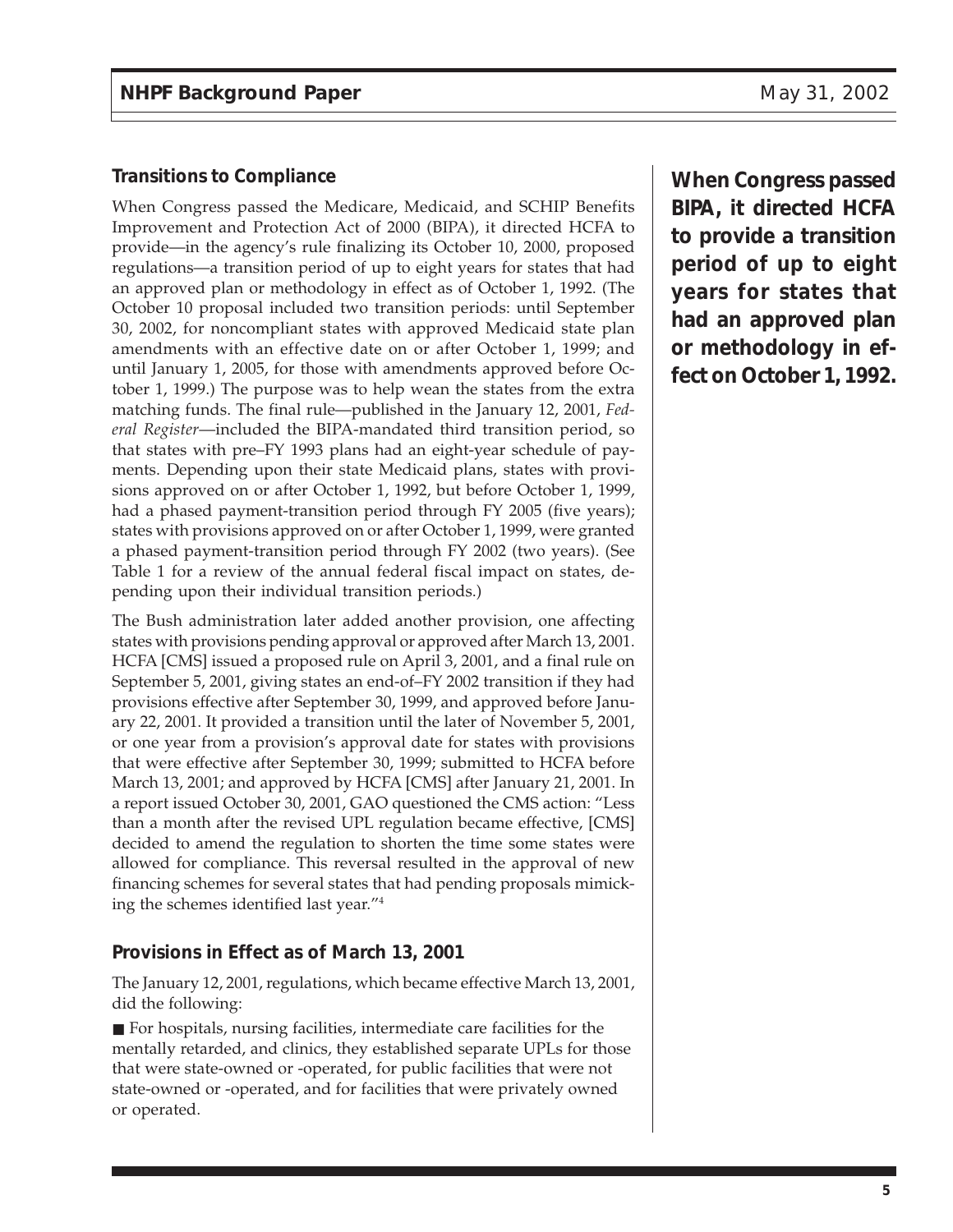|                        | <b>Maximum Transition Period</b> |              |        |                                                     |
|------------------------|----------------------------------|--------------|--------|-----------------------------------------------------|
| State                  | 8 year                           | 5 year       | 2 year | <b>Annual Federal</b><br>Fiscal Impact <sup>*</sup> |
| Alabama                |                                  | ✓            |        | \$141,600,000                                       |
| Alaska                 |                                  |              | ✓      | \$12,000,000                                        |
| Arkansas               |                                  |              | ✓      | \$40,700,000                                        |
| California             | ✓                                |              |        | \$754,300,000                                       |
| Georgia                |                                  |              | ✓      | \$402,500,000                                       |
| <b>Illinois</b>        | ✓                                |              |        | \$569,500,000                                       |
| Indiana                |                                  | ✓            |        | \$136,400,000                                       |
| Iowa                   |                                  |              | ✓      | \$127,500,000                                       |
| Kansas                 |                                  |              | ✓      | \$77,800,000                                        |
| Louisiana              |                                  |              | ✓      | \$483,000,000                                       |
| Michigan               |                                  | ✓            |        | \$306,200,000                                       |
| Minnesota              |                                  | ✓            |        | \$4,800,000                                         |
| Missouri               |                                  |              | ✓      | \$76,300,000                                        |
| Montana                |                                  |              | ✓      | \$700,000                                           |
| Nebraska               | ✓                                |              |        | \$55,400,000                                        |
| New Hampshire          |                                  | $\checkmark$ |        | \$14,200,000                                        |
| New Jersey             |                                  |              | ✓      | \$448,000,000                                       |
| New Mexico             |                                  | ✓            |        | \$31,300,000                                        |
| New York               |                                  | ✓            |        | \$495,800,000                                       |
| North Carolina         |                                  |              | ✓      | \$149,600,000                                       |
| North Dakota           |                                  | ✓            |        | \$25,900,000                                        |
| Oregon                 |                                  | ✓            |        | \$48,700,000                                        |
| Pennsylvania           | ✓                                |              |        | \$858,100,000                                       |
| South Carolina         |                                  | ✓            |        | \$48,600,000                                        |
| South Dakota           |                                  |              | ✓      | \$20,500,000                                        |
| Tennessee              |                                  |              | ✓      | \$248,300,000                                       |
| Virginia <sup>1</sup>  |                                  |              | ✓      | NA                                                  |
| Washington             |                                  | ✓            |        | \$91,500,000                                        |
| Wisconsin <sup>2</sup> | √                                |              |        | \$105,000,000                                       |
| Total (29 States)      | 5                                | 11           | 13     | \$5,774,200,000                                     |

| <b>TABLE 1</b>                                 |
|------------------------------------------------|
| <b>Transition Periods and Fiscal Impact of</b> |
| <b>Upper Payment Limit Programs</b>            |

*NOTE: States in bold operate UPL programs under more than one state plan amendment, each of which may be subject to different transition periods. The annual federal fiscal impact includes the sum of payments made under all these amendments.*

*1 Virginia's UPL program was not included in the September 2001 OIG report; however, an October 2001 GAO report estimated that Virginia's recently approved UPL amendment would net the state \$218 million in FY 2002. 2 Wisconsin also received approval for an additional UPL program after the publication of the OIG report. The GAO estimates that this program will result in \$504 million in additional federal payments to Wisconsin in FY 2002.*

*\* These represent only the annual initial federal payment under each state's plan amendment(s) as of October 2000.*

*Source: Andy Schneider and David Rousseau, "Upper Payment Limits: Reality and Illusion in Medicaid Financing," Kaiser Commission on Medicaid and the Uninsured Issue Paper #4043, February 2002, 17; available at http://www.kkf.org. Table based on data contained in Office of the Inspector General,* Review of Medicaid Enhanced Payments to Local Public Providers and the Use of Intergovernmental Transfers, *A-03-00- 00216, September 2001, Appendix B.*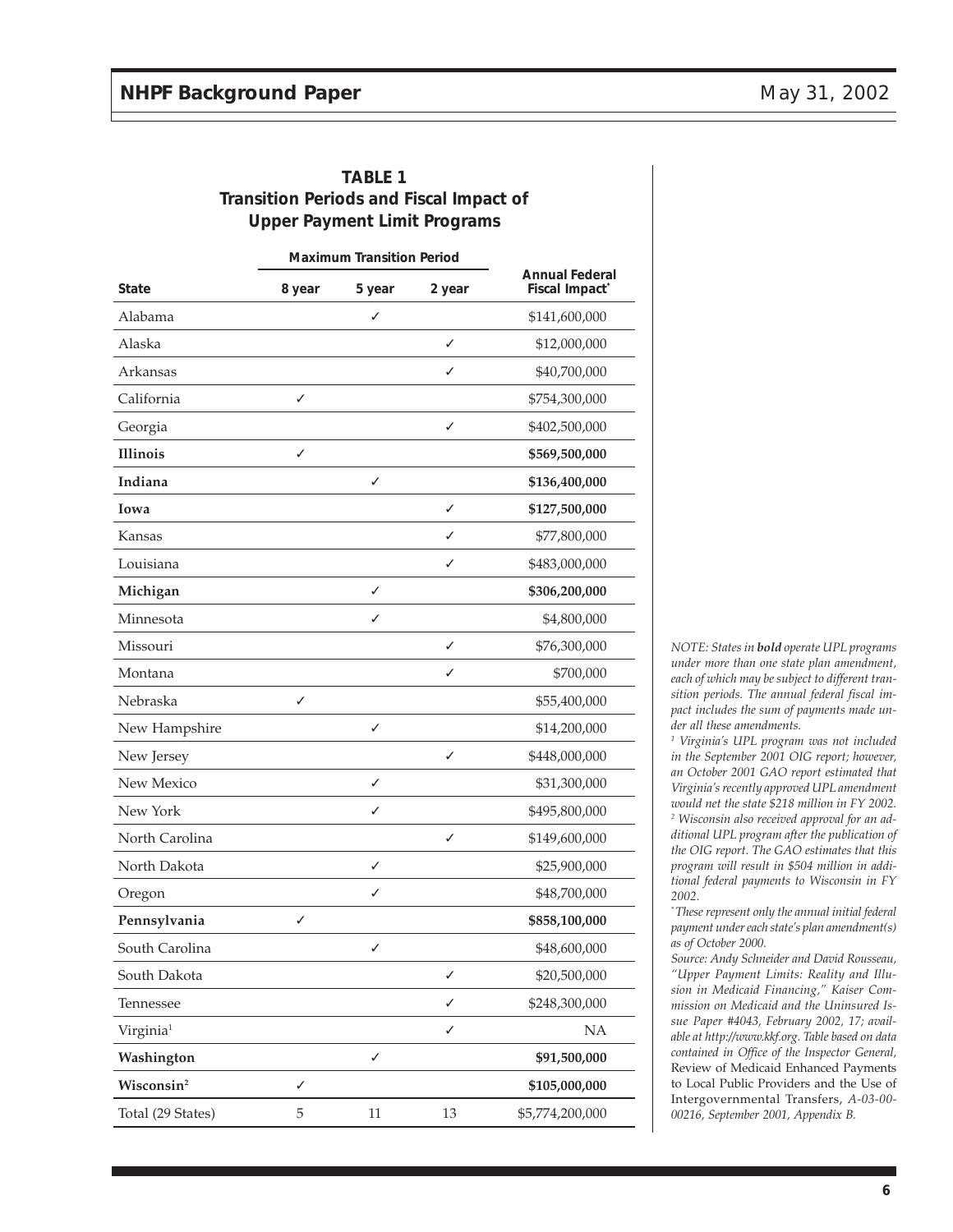■ They closed the UPL loophole that allowed states to use IGTs to obtain additional federal Medicaid matching dollars but raised the UPL for hospitals owned or operated by government entities (other than the states) to 150 percent of Medicare costs because of the higher expenditures they were said to incur as safety-net institutions.

In the January 12, 2001, regulations, HCFA indicated:

We have identified 29 states with approved and/or pending rate proposals that target enhanced Medicaid payments to hospitals and NF [nursing facility] facilities that are owned or operated by county or local governments. There are 18 states with approved state plan amendments or waivers and 5 states with pending plan amendments. In addition, there are 6 states that have both approved and pending plan amendments. We estimate that these proposals currently account for approximately \$4.5 billion in federal spending in FY 2001.<sup>5</sup>

### **THE BUSH ADMINISTRATION'S ULTIMATE STAND: JANUARY 18, 2002**

The Bush administration's FY 2002 budget included a proposal to further limit state use of the UPL loophole, for an estimated saving of \$606 million in FY 2002 and \$17.3 billion in FY 2002 through FY 2011.6 While opposing the loophole, DHHS nonetheless approved UPL amendments to certain states' Medicaid plans. Examples include Florida, Virginia, and Wisconsin.

The administration started on a regulatory route to limit the practice in August 2001. Shortly after he took over as administrator of the newly named CMS, Scully announced that he "planned to reduce the [Medicaid] UPL to 100 percent of Medicare rates." In October 2001, he sent eight hospital organizations a letter saying that CMS had new UPL regulations under consideration but not specifically targeting the 100 percent limit.<sup>7</sup>

#### **A Proposal to Stand Firm and a Response from Congress**

CMS published a proposed rule in the November 23, 2001, *Federal Register* to modify the Medicaid UPL provisions by removing the 150 percent UPL for inpatient and outpatient hospital services furnished by public hospitals that were not owned or operated by state governments. In issuing the proposal, CMS indicated that it was "part of this Administration's efforts to restore fiscal integrity to the Medicaid program and reduce the opportunity for abusive funding practices based on payments unrelated to actual covered Medicaid services."8 A couple of days before the proposed regulations appeared, CMS sent a letter to the states, indicating that it would not approve any state plan amendments that allowed payments in excess of this limit.

In response, at the end of 2001, Congress included language in the report to the FY 2002 appropriations measure for the Departments of Labor, Health and Human Services, and Education (Labor/HHS/Education)

**The Bush administration's FY 2002 budget included a proposal to further limit state use of the UPL loophole.**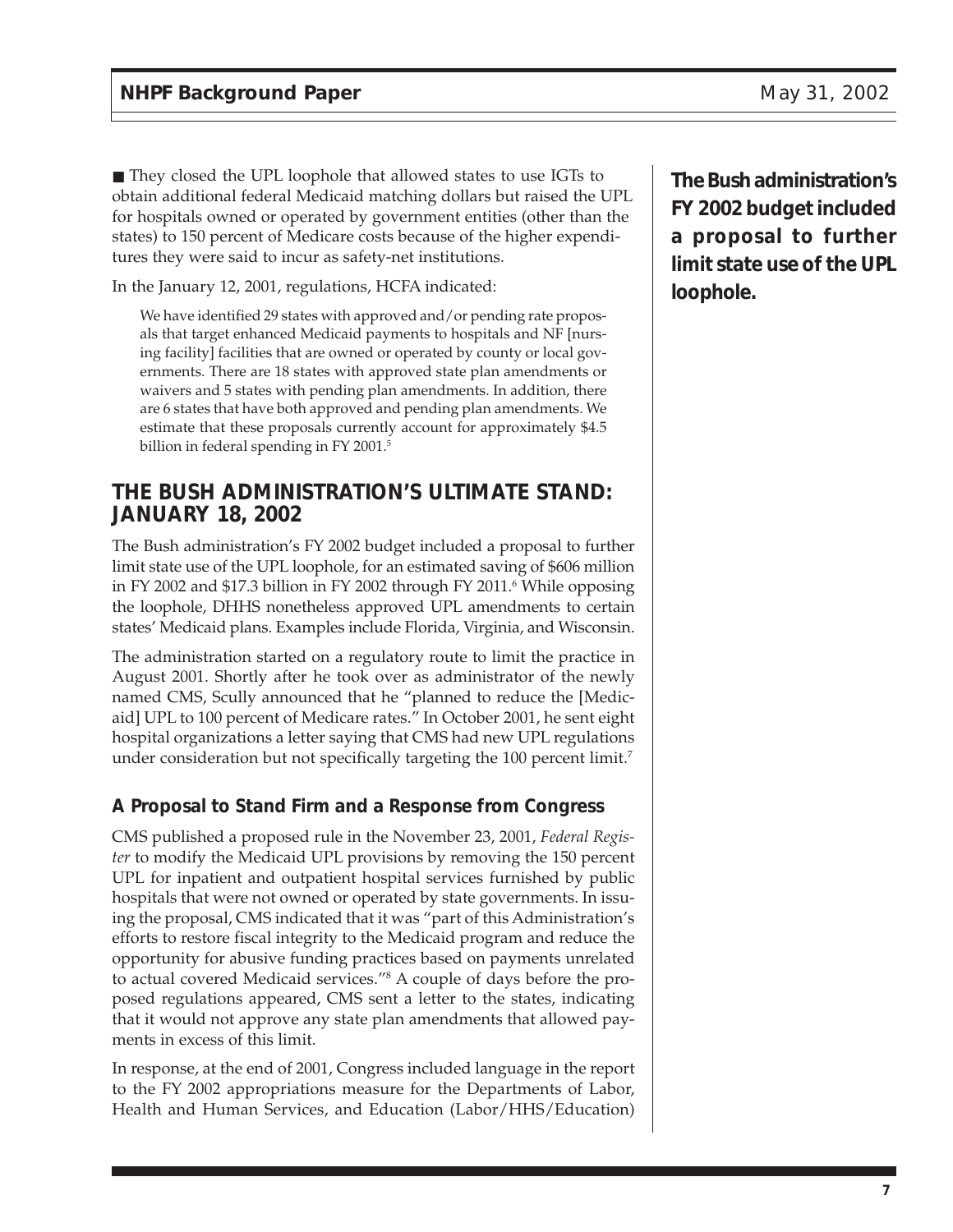urging CMS to assess the proposal's implementation and consult with the states and other stakeholders about it. Moreover, Rep. Nathan Deal (R-Ga.) and Sen. Blanche Lincoln (D-Ark.) introduced companion legislation in late November 2001 to delay until "at least January 1, 2003, any changes in Medicaid regulations that modify the Medicaid UPL for nonstate government-owned or -operated hospitals."9

#### **Finalization of the Administration's Position**

The Bush administration's ultimate stand came early the next year, when CMS published the final rule in the January 18, 2002, *Federal Register*. In line with the proposed regulations, the final version lowered the UPL for nonstate government-owned or -operated hospitals from 150 percent to 100 percent. The regulations, which were to have been effective March 19, 2002, $^{10}$  provided for the following:

■ They closed the loophole for hospitals that are government-owned or -operated (though not by state governments) so that the hospitals could receive 100 percent—rather than 150 percent—of the UPL for services to Medicaid patients. They therefore removed the special recognition such hospitals had been given by the January 12, 2001, regulation.

■ They retained the transition periods that had been established by the January 12 and September 5, 2001, rules. However, they made clear that these transition periods would not apply to the reduction (which was to be effective March 19, 2002) of the UPL from 150 percent to 100 percent.

CMS justified the regulations in this way: $11$ 

■ It indicated that a higher UPL is not necessary "to achieve the objective of assuring access for Medicaid beneficiaries at public hospitals." It contended that the 100 percent UPL would be sufficient to assure access and that states would have "some flexibility to make enhanced payments to selected public hospitals" under this limit.

■ It asserted that it did "not believe that the higher payments are necessarily being used to further the mission of these hospitals or their role in serving Medicaid patients." It based this on OIG reports demonstrating that

a portion of the enhanced payments made as part of the UPL process are being transferred directly back to the state via IGTs and used for other purposes (which may include funding the state share of other Medicaid expenditures). In cases for which hospitals did retain UPLrelated enhanced payments, the OIG found that these same hospitals either did not receive DSH payments or, if they did, typically returned the DSH payments directly back to the state through IGTs.

■ It said that "many of the public safety net hospitals affected by this rule qualify as DSH hospitals" and that BIPA had increased the limits for state Medicaid DSH payments (see section on "Medicaid DSH's Connection to the Medicaid Match Issue").

**The final, January 18, 2002, version of the rule lowered the UPL for nonstate governmentowned or -operated hospitals from 150% to 100%.**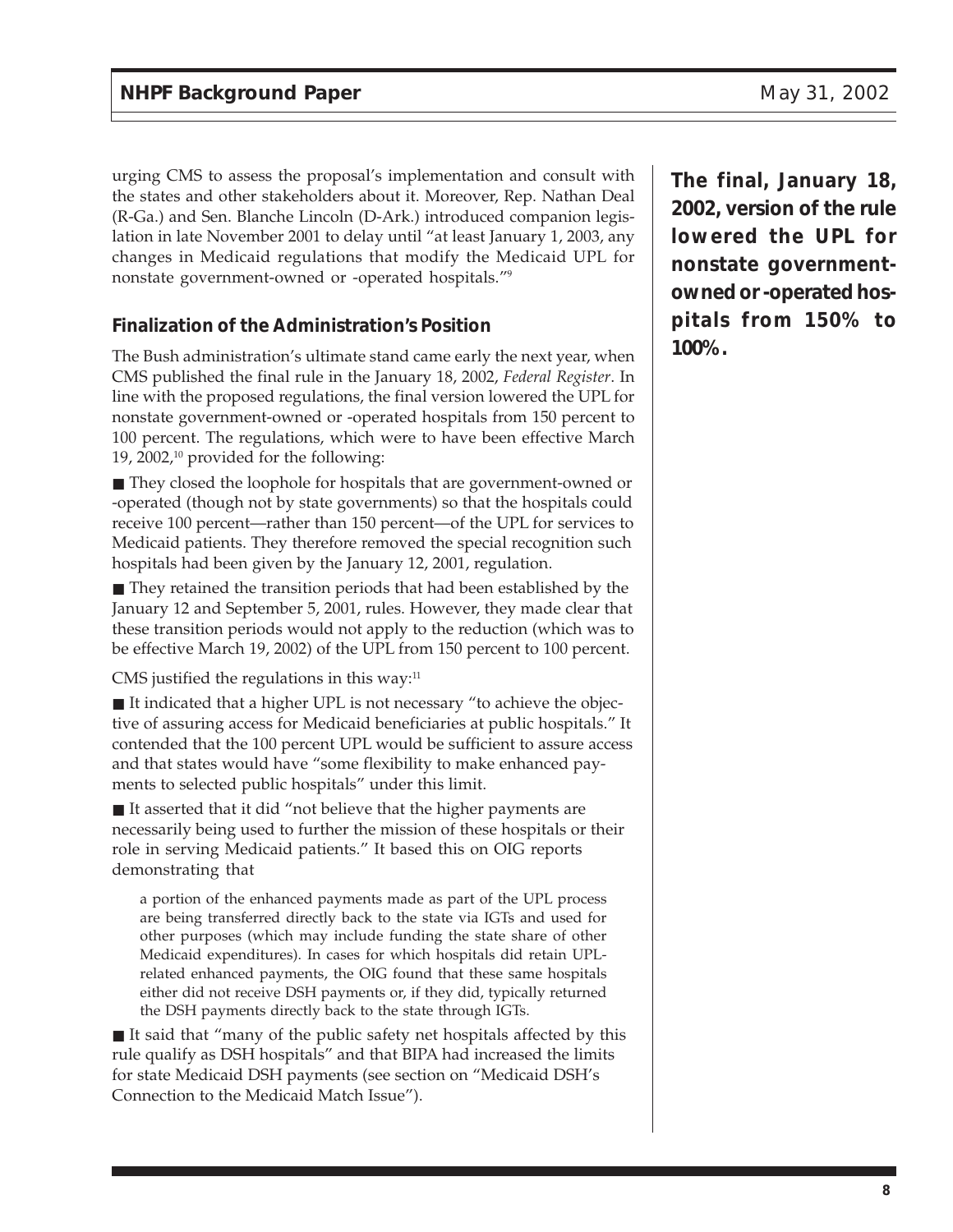■ It stated that it wished to "restore payment equity among hospital providers and across other provider types."

■ It summed up: "The main result is that the federal government is effectively paying more than its share of state Medicaid expenditures."

As a result, states could claim federal matching funds for reimbursing Medicaid providers up to—but no more than—100 percent of what Medicare would pay for such services.

#### **THE JUDICIARY AS ARBITER: DELAY BUT NOT BLOCKAGE OF THE JANUARY 18, 2002, FINAL REGULATIONS**

Charging that the Bush administration's January 18 rule would "jeopardize health care services for the poor, uninsured, and disabled," the NAPH, AHA, NACH, and AAMC, along with hospital associations and hospitals in the states of Arkansas, California, Florida, Georgia, and New York, filed suit on March 7, 2002, in the U.S. District Court for the Eastern District of Arkansas to prevent the rule's scheduled March 19 implementation. According to a joint press release, the suit "sought an injunction to halt arbitrary and capricious Medicaid UPL rules that result in disabling cuts to the Medicaid program—totaling \$27 billion over ten years." The plaintiffs contended that DHHS "in promulgating the final UPL rules...made an arbitrary and capricious decision that will cause irreparable harm to the nation's public hospitals and the patients they serve."12 Specifically, the organizations charged that DHHS had violated the Congressional Review Act by not giving the House of Representatives and Senate the review periods mandated under the law.

According to GAO, the CRA "requires that an agency promulgating a major rule must delay the effective date for 60 days from the date of publication in the *Federal Register* or receipt of the rule by Congress, whichever is later." The House received the rule on February 14, 2002, and the Senate received it on March 15. Because each body of Congress has to receive a rule before the 60-day counting begins, the UPL rule could not become effective until May 14, 2002—60 days after the Senate received it on March 15—rather than on March 19, the date announced by CMS.13

Moreover, in filing the suit, the associations referred to language Congress had included in the report to the FY 2002 Labor/HHS/Education appropriations measure requesting that the administration "carefully consider the impact of any change in special public hospital payments." NAPH President Larry Gage, asserting that the rules would "cause a massive financial devastation of the nation's public hospitals," accused DHHS of giving "the hospitals and the Congress short shrift [by pushing] these funding cuts through in violation of the Administrative Procedures Act (APA)."14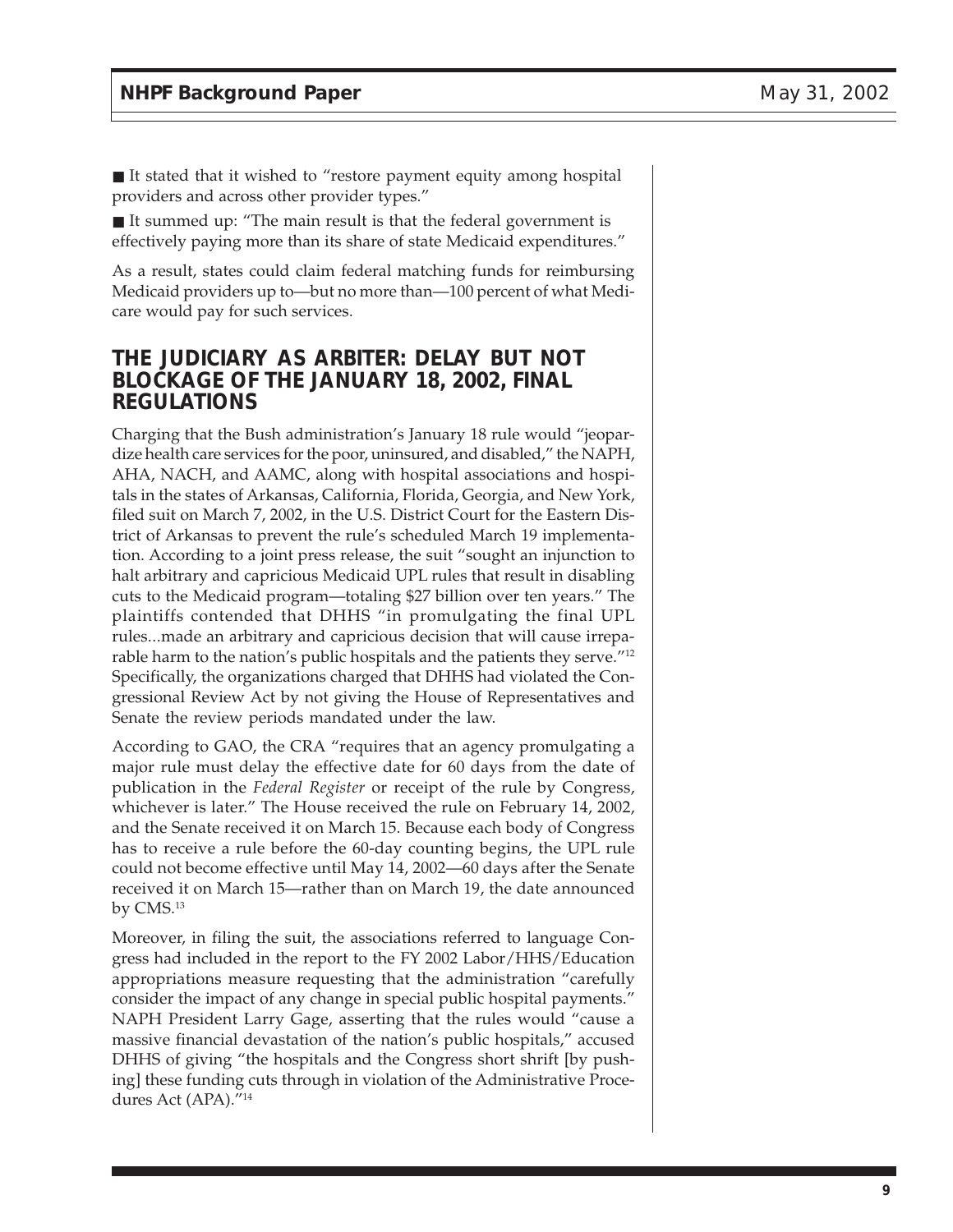Earlier, DHHS, responding to comments to the proposed regulations, had indicated in the January 18, 2002, final regulations that it had not violated the APA in changing its position from the one it had adopted a year before:

Comment: One commenter suggested that we have not met the requirements of the APA in publishing this rule. The commenter noted that relevant case law regarding the APA permits an agency to change a regulation if it can demonstrate good cause for making the change and can clearly explain the reasons for its departure from its prior stance. The commenter noted that before the January 12, 2001, rule took effect, the President announced a proposal to modify this UPL. The commenter believes we cannot articulate a reasonable basis for our policy reversal and, as a result, we cannot meet the requirements of the APA.

Response: We disagree. In publishing this rule, we have adhered to the law. In publishing this rule, we have based our actions on a review of the OIG reports pertaining to UPL payments as well as our own review of the new state plan amendments submitted after the January 2002 rule took effect and our further analysis of the requirements of the Medicaid statute. This additional information and analysis underlay the President's proposal to modify the UPL, and the proposal has been promulgated using full notice and comment procedures. Therefore, this regulatory action to modify the UPL does not violate the APA.15

However, after the lawsuit was filed, DHHS postponed implementation of the effective date by one month. On April 10, based on the department's failure to follow the CRA, the federal judge ordered an additional 30-day delay in implementation, bringing the new effective date to May 14, 2002. According to the American Hospital Association, the two delays resulted in an additional \$300 million in payments that hospitals otherwise would not have received.16 Having lost the lawsuit, the interest groups turned their attention to Congress, both for resolutions of disapproval in both houses and for legislation to overturn the regulations.

#### **MEDICAID DSH'S CONNECTION TO THE MEDICAID MATCH ISSUE**

Medicaid DSH funds have been central to the Medicaid match struggle between the federal and state governments because states have used creative accounting mechanisms—mainly provider donations, provider taxes, and IGTs—to obtain funds from hospitals for their portion of DSH payments. "It should be noted that use of such mechanisms is largely restricted to financing the DSH program," Teresa A. Coughlin, Leighton Ku, and Johnny Kim write in a paper on the Medicaid DSH program published by the Urban Institute in January 2000.<sup>17</sup> They explain, as follows:

Generally, states finance their share of other parts of the Medicaid program (such as inpatient hospital care, physician care, and the like) with monies from state general revenue. While several states [for example, the large states California and New York] require local government participation in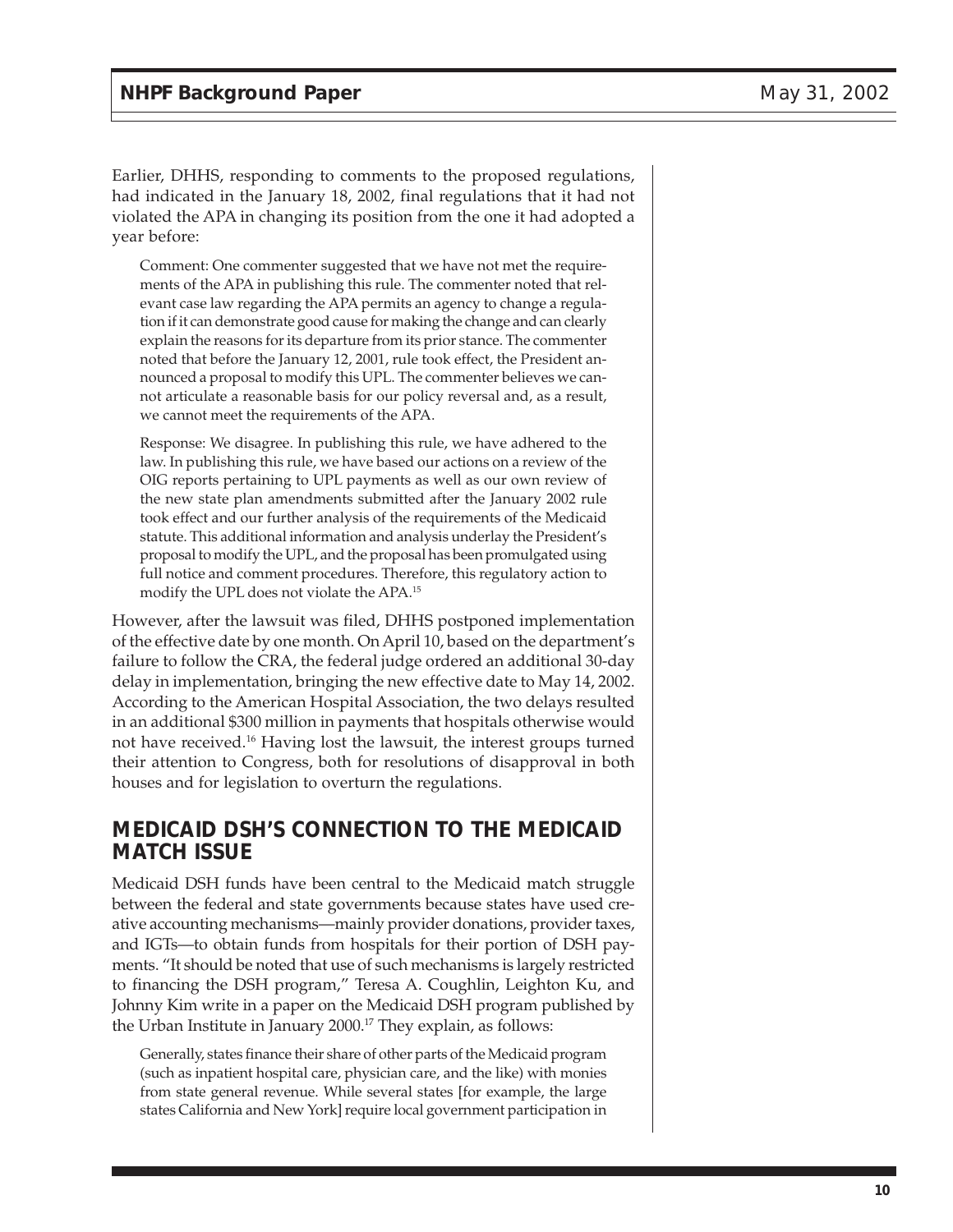supporting the Medicaid program, local financing has not historically relied on financing mechanisms used to fund DSH.18

The authors offer the following example:

A typical transaction might begin with a state receiving \$10 million in revenue—in the form of a tax, IGT, or CPE [certified public expenditure] from a hospital. The state would then make a \$12 million DSH payment back to the provider. Assuming the state has a 50 percent federal matching rate, the state would get \$6 million in federal Medicaid funds. At the end of the transaction, the provider would have netted \$2 million (\$12 million minus \$10 million) in DSH payments, all from federal funds. The state has thus received \$4 million in federal money without spending any of its own funds. The federal government has paid \$6 million in DSH payments, but only \$2 million has actually been gained by the hospital.19

Whereas the Balanced Budget Act of 1997 (BBA) had cut Medicaid DSH funding, BIPA increased state DSH allotments. It provided that a state's FY 2001 allotment would be equal to what it received for FY 2000, increased by the percentage change in the consumer price index (CPI) for that year, subject to a ceiling equal to 12 percent of the state's total medical assistance expenditures for FY 2000. For FY 2002, the allotment would equal the amount the state received in FY 2000, increased by the CPI for FY 2001, subject to a ceiling equal to 12 percent of its total medical expenditures in that year. BIPA also included a formula increase for low-DSH states.

In addition, BIPA applied to all states a provision that was in the BBA and extended by the Medicare, Medicaid, and SCHIP Balanced Budget Refinement Act of 1999 (BBRA). The BBA authorized DSH payments for hospitals in California up to a ceiling of 175 percent of the cost of care provided to Medicaid recipients and individuals with no health insurance or other third-party coverage for services during the year (the net of nondisproportionate share Medicaid payments and other payments by uninsured individuals). The BBRA indefinitely extended the provision, which was set to expire July 1, 1999, and BIPA, as noted, made it applicable to other states. BIPA also included funds (in addition to DSH payments) for certain public hospitals not owned or operated by a state; not receiving DSH payments as of October 1, 2000; and with utilization by low-income persons greater than 65 percent.

While CMS has moved to reduce UPL gimmicks, including those involving use of DSH funds, Congress has acted to increase DSH funding, roughly within the same time period. In justifying its UPL restrictions, CMS has cited the DSH increases as cushions for safety-net hospitals. It is important to note that, now that UPL appears to be settled, at least for the time being, DSH payments are at issue. Some legislators are indicating that they would like to raise the 175 percent DSH ceiling that BIPA made applicable to all states. Policy people on both sides of the UPL debate seem to agree that it is much more straightforward for Congress and CMS to address state Medicaid funding shortfalls directly through DSH (or

**While CMS has moved to reduce UPL gimmicks, including those involving use of DSH funds, Congress has acted to increase DSH funding.**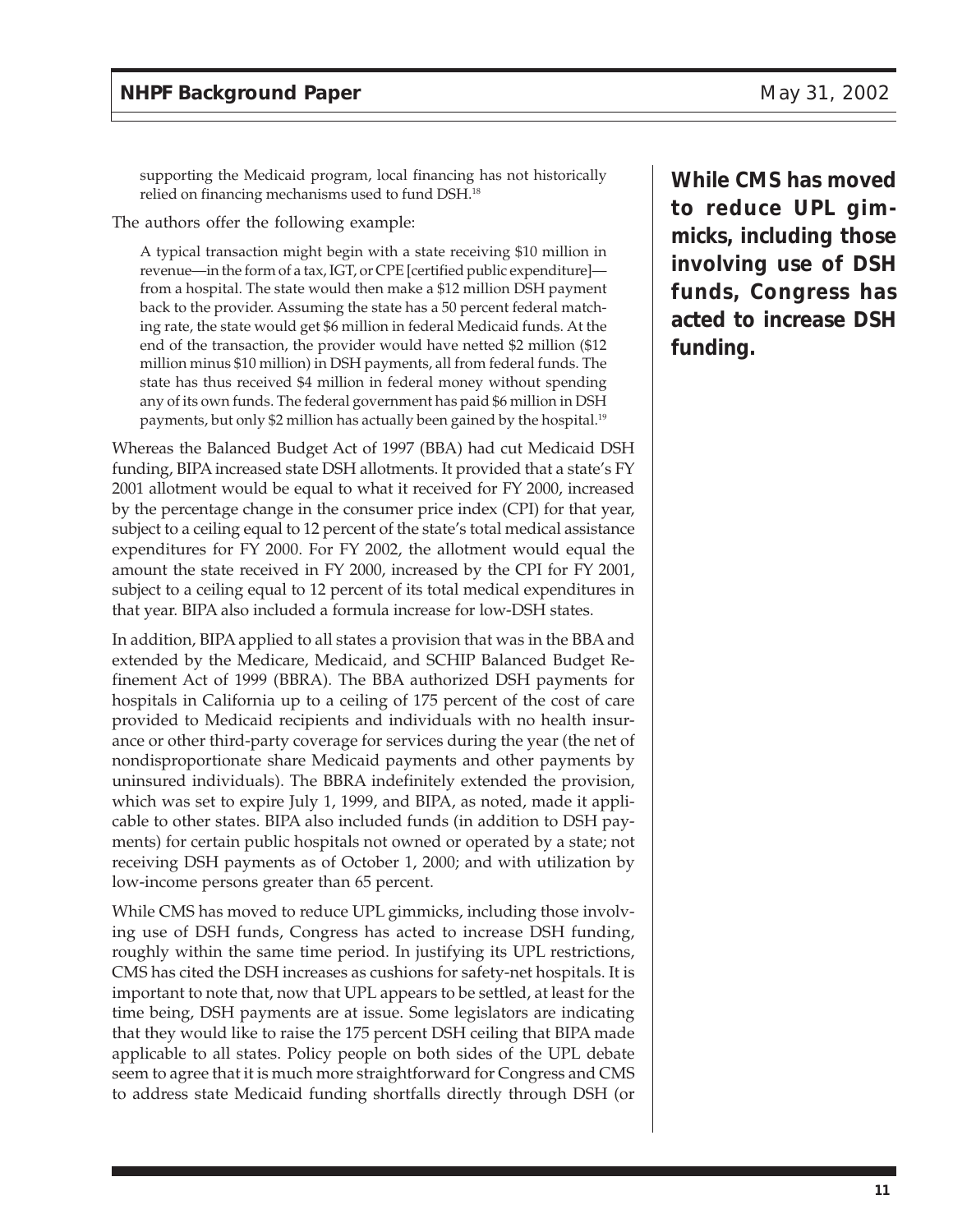through FMAP) rather than to have a tug-of-war with states over UPL and other loopholes in federal Medicaid regulations.

#### **OBJECTORS' PREDICTIONS OF THE IMPACT ON THE STATES AND THEIR MEDICAID POPULATIONS**

Individually and jointly, various hospital associations, policy groups, and other organizations have objected to the UPL restrictions. Most recently, in comments to the Bush administration's proposed regulations, in letters to Health and Human Services Secretary Tommy Thompson and to Scully, in press releases and interviews, and in publicity surrounding their legal attempt to block the January 2002 regulations, they have used various rationales.

The dominant rationale centers on inadequate Medicaid funding. As a result of the decline in the economy, states are facing budget deficits this fiscal year. According to the National Governors Association, the deficits are expected to be between \$35 billion and \$50 billion. Reducing the UPL for public hospitals not owned or operated by state governments, and thereby decreasing states' Medicaid matching funds, exacerbates the states' plight.<sup>20</sup> A survey by the National Conference of State Legislatures on states' health priorities for 2002 showed that "42 states will address Medicaid budget shortfalls, 40 states will attempt to maximize federal Medicaid payments, 37 states will review Medicaid reimbursement rates, 37 states will explore using Medicaid waivers, and 28 states will consider cutting Medicaid benefit packages."21

Another key rationale focuses on potential damage to the safety net. Removing the 150 percent category reduces "state flexibility to increase payments to public safety net hospitals" and takes funds "from Medicaid providers who use the funds to provide care to Medicaid patients."<sup>22</sup> Moreover, the reduction of the UPL will have an adverse effect on "the health care safety net in specific states." It could result in hospitals cutting services or closing. It could reduce "access to critically needed health services for the uninsured, including immigrants and working families."<sup>23</sup>

Still another rationale—the basis for the interest groups' lawsuit—is based on procedural grounds. As noted, one ground is alleged violation of the APA. According to this argument, the January 18, 2002, regulations supersede an agreement between Congress and the Clinton administration that was part of BIPA and the January 12, 2001, regulations that took effect in March 2001. That legislation called for states to report how they were spending Medicaid funds; CMS moved ahead without evaluating the states' responses.24 Moreover, the FY 2002 Labor/HHS/Education appropriations also instructed CMS to give the matter careful consideration. The other ground is violation of the CRA—not giving adequate review time to the House and Senate—which seemingly was taken care of by the DHHS- and court-ordered delays in implementation and the federal judge's final ruling on the interest group lawsuit.

**Reducing the UPL for public hospitals not owned or operated by state governments, and thereby decreasing states' Medicaid matching funds, exacerbates states' budgetary plight.**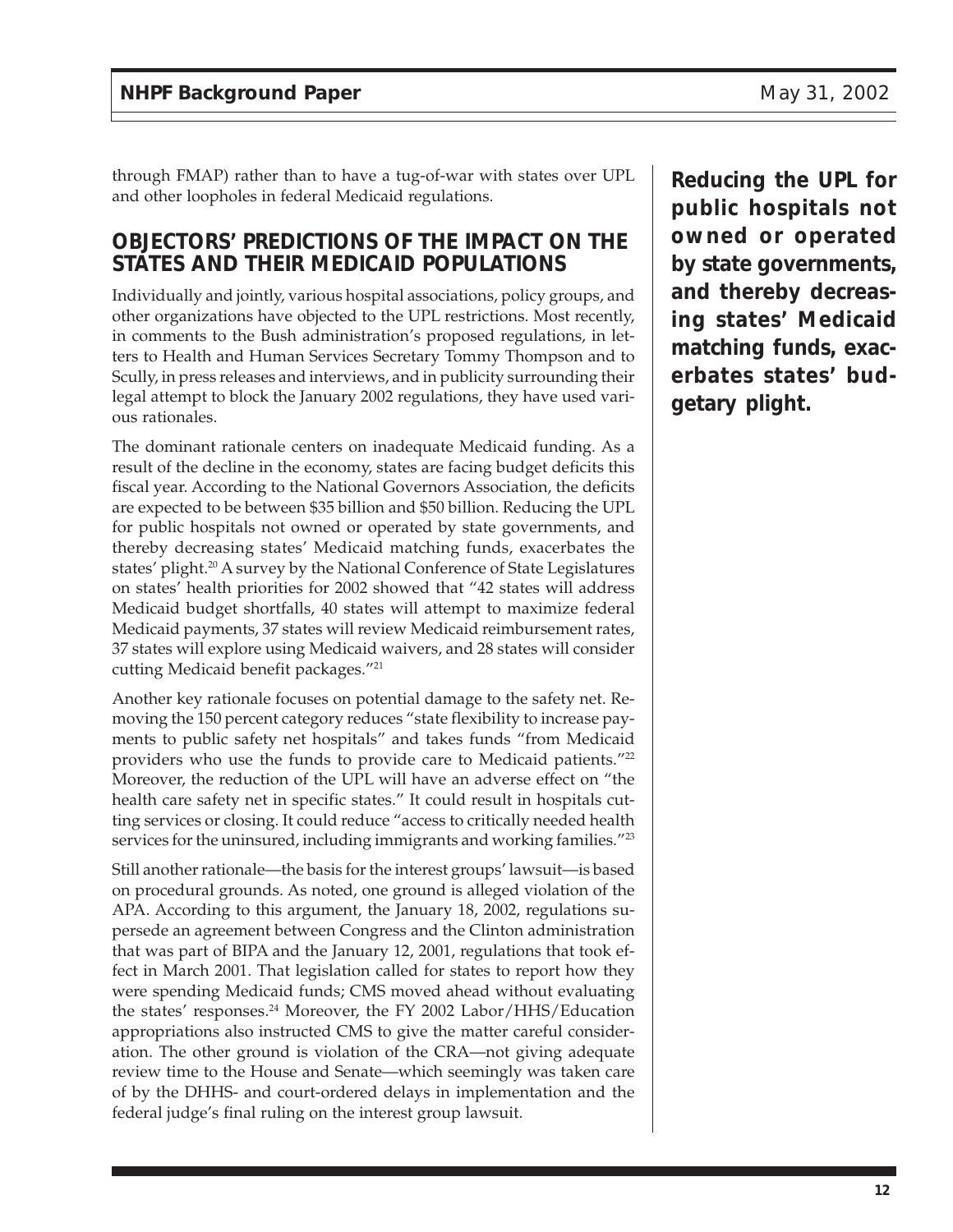A final argument relates to the Clinton and Bush administrations' charges that states are using Medicaid UPL payments for non-Medicaid purposes. This is countered by OIG and Urban Institute reviews contending "that safety net hospitals retain UPL payments to a significant extent. In two of the three states reviewed, the OIG found that at least two-thirds of UPL payments remained with the public hospitals."25 The persuasiveness of "a significant extent" and "at least two-thirds" seemingly is in the eye of the beholder, because, as indicated, CMS also used the OIG review to justify its position in the January 18, 2002, final regulations.

## **THE PAST AS PROLOGUE**

The federal-state struggle over Medicaid matching funds is largely a saga of gimmicks that states have used to address their own budget problems over the last decade. In 2002, "states are in a somewhat tougher situation [than in the past] because DSH has been capped and UPL must shrink, so they have fewer gimmicks available," according to Leighton Ku of the Center on Budget and Policy Priorities. "New proposals to temporarily increase FMAP could serve as a pressure relief valve to help states." (For example, the National Governors Association contends that a temporary increase, even of a couple of percentage points, would benefit states considerably.) In Ku's view, the new FMAP proposal "is a straightforward and non-gimmicky way to get fiscal relief, as compared to mechanisms like DSH and UPL. Part of the underlying problem is that the FMAP formula does not properly act in a countercyclical fashion."26

While Washington, D.C., and state capitals are used to extended debates over policy issues, the IGT UPL controversy has been particularly wearing. More often than not, it has focused on the implications of banning what states readily admit are accounting schemes rather than on the intent and substance of Medicaid law and regulation. The controversy also has highlighted states' ingenuity and ingenuousness in interpreting federal and even state laws and their implementation by regulation. Whether the debate that a federal judge has just "settled" leads to another chapter in the raising of state Medicaid matching funds or becomes part of a larger debate on federal and state Medicaid reforms remains to be seen.

\_\_\_\_\_\_\_\_\_\_\_\_\_\_\_\_\_\_\_\_\_\_\_\_\_\_\_\_

**The struggle over Medicaid matching funds is largely a saga of gimmicks that states have used to address their own budget problems over the last decade.**

*Many thanks to those who contributed to this background paper by providing information and/or reviewing the final document. Kathy Allen and Tim Bushfield of the General Accounting Office made numerous helpful suggestions and recommended additional citations drawn on GAO's work. Leighton Ku of the Center on Budget and Policy Priorities provided thoughtful comments, as well, and permitted the Forum to use a particularly pertinent DSH example. David Rousseau of the Kaiser Commission on Medicaid and the Uninsured reviewed the document and, along with Andy Schneider of Medicaid Policy, LLC, graciously*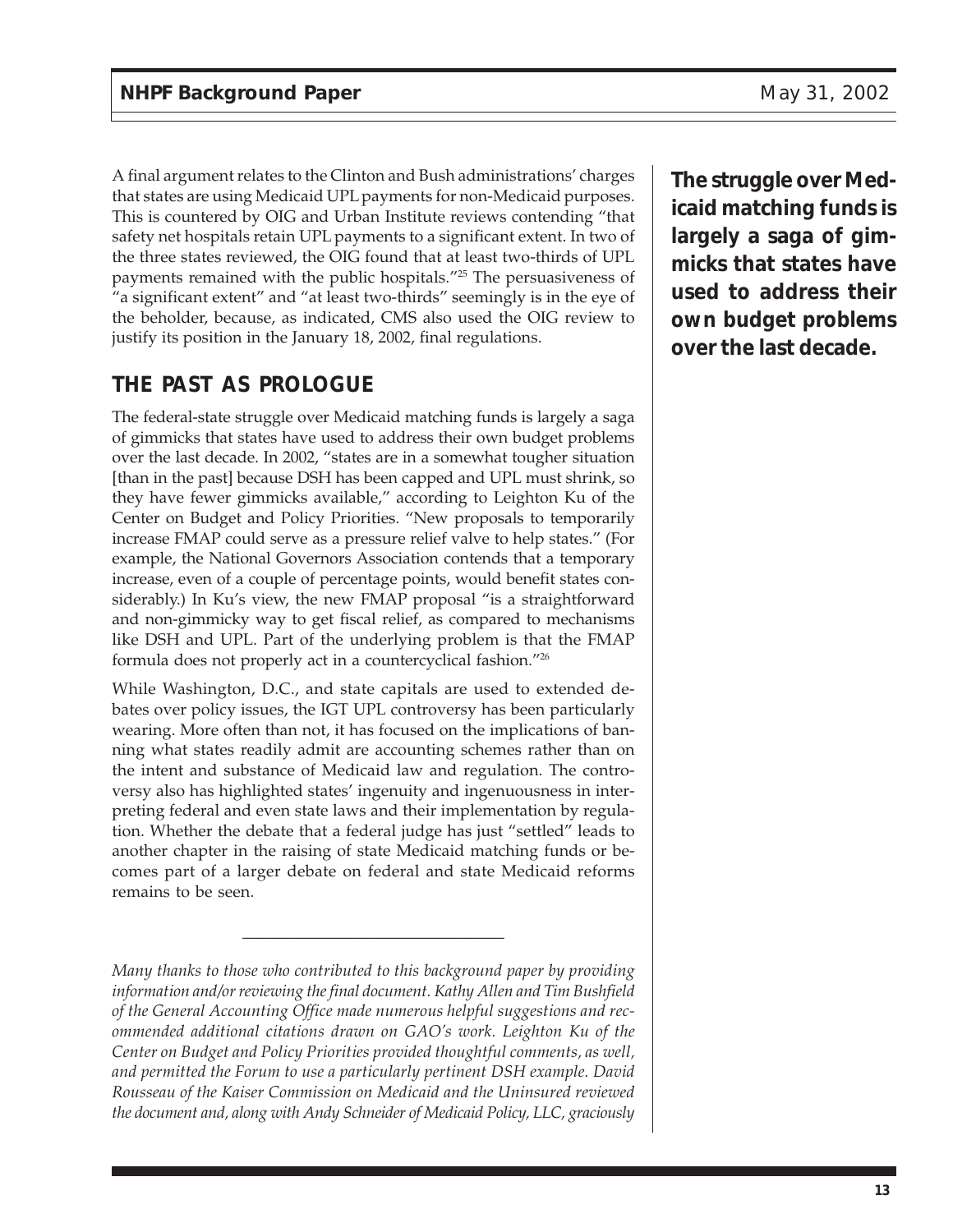*allowed NHPF to cite a UPL example and reprint a table from a recent paper on UPL. While these and other experts on UPL, as credited in the paper, contributed to the final product, the Forum bears final responsibility for its contents.*

#### **ENDNOTES**

1. Health Care Financing Administration (HCFA), "Medicaid Program; Revision to Medicaid Upper Payment Limit Requirements for Hospital Services, Nursing Facility Services, Intermediate Care Facility Services for the Mentally Retarded, and Clinic Services; Proposed Rule," *Federal Register,* 65, no. 196 (October 10, 2000): 60152; accessed October 17, 2000, at http://frwebgate4.access.gpo.gov/cgi-bin/waisgate.cgi?WAISdocID= 61191811685+1+0+0&WAISaction=retrieve.

2. HCFA, "Medicaid Program," *Federal Register*, 65, no. 196.

3. Andy Schneider and David Rousseau, "Upper Payment Limits: Reality and Illusion in Medicaid Financing," Kaiser Commission on Medicaid and the Uninsured, February 2002, 5; available at http://www.kff.org.

4. U.S. General Accounting Office, "Medicaid: HCFA Reversed Its Position and Approved Additional State Financing Schemes," GAO-02-147, October 30, 2001, abstract (1).

5. Health Care Financing Administration (HCFA), "Medicaid Program; Revision to Medicaid Upper Payment Limit Requirements for Hospital Services, Nursing Facility Services, Intermediate Care Facility Services for the Mentally Retarded, and Clinic Services; Final Rule," *Federal Register,* 66, no. 9 (January 12, 2001): 3173; accessed March 13, 2001, at http:/ /frwebgate6.access.gpo.gov/cgi-bin/waisgate.cgi?WAISdocID= 61284641333+ 0+0+0&WAISaction=retrieve.

6. "HHS Preparing to Release UPL Proposal Eliminating Leeway for Public Hospitals," *BNA's Health Care Policy,* 9, no. 32 (August 13, 2001): 1258.

7. Jonathan Gardner, "Loophole under Scrutiny," *Modern Healthcare,* October 15, 2001, 10.

8. Centers for Medicare and Medicaid Services (CMS), "Medicaid Program; Modification of the Medicaid Upper Payment Limit for Non-State Government-Owned or -Operated Hospitals," *Federal Register,* 66, no. 226 (November 23, 2001): 58694; accessed February 13, 2002, at http://frwebgate5.access.gpo.gov/cgi-bin/waisgate.cgi?WAISdocID =6134415104+1+0+0&WAISaction=retrieve.

9. H.R. 3360, introduced November 28, 2001, and S. 1745, introduced November 29, 2001; accessed February 19, 2002, at http://thomas.loc.gov/.

10. Centers for Medicare and Medicaid Services (CMS), "Medicaid Program; Modification of the Medicaid Upper Payment Limit for Non-State Government-Owned or -Operated Hospitals," *Federal Register,* 67, no. 13 (January 18, 2002): 2602–2611; accessed January 21, 2002, at http://frwebgate6.access.gpo.gov/cgi-bin/waisgate.cgi?WAISdocID =613595519106+0+0+0&WAISaction=retrieve.

11. CMS, "Medicaid Program," *Federal Register,* 67, no. 13: 2603.

12. Retha Sherrod, AAMC; Skip Moskey, NAPH; and Christina Pearson, AHA, "NAPH, AHA, AAMC: Medicaid UPL Cuts Would Fray America's Health Care Safety Net," press release, Association of American Medical Colleges, National Association of Public Hospitals and Health Systems, and the American Hospital Association, March 7, 2002, 1–2.

13. Anthony H. Gamboa, General Counsel, General Accounting Office, in a letter to Sen. Edward M. Kennedy (D-Mass.), April 5, 2002.

14. Sherrod, Moskey, and Pearson, "NAPH, AHA, AAMC," 2.

15. CMS, "Medicaid Program," *Federal Register,* 67, no. 13: 2607–2608.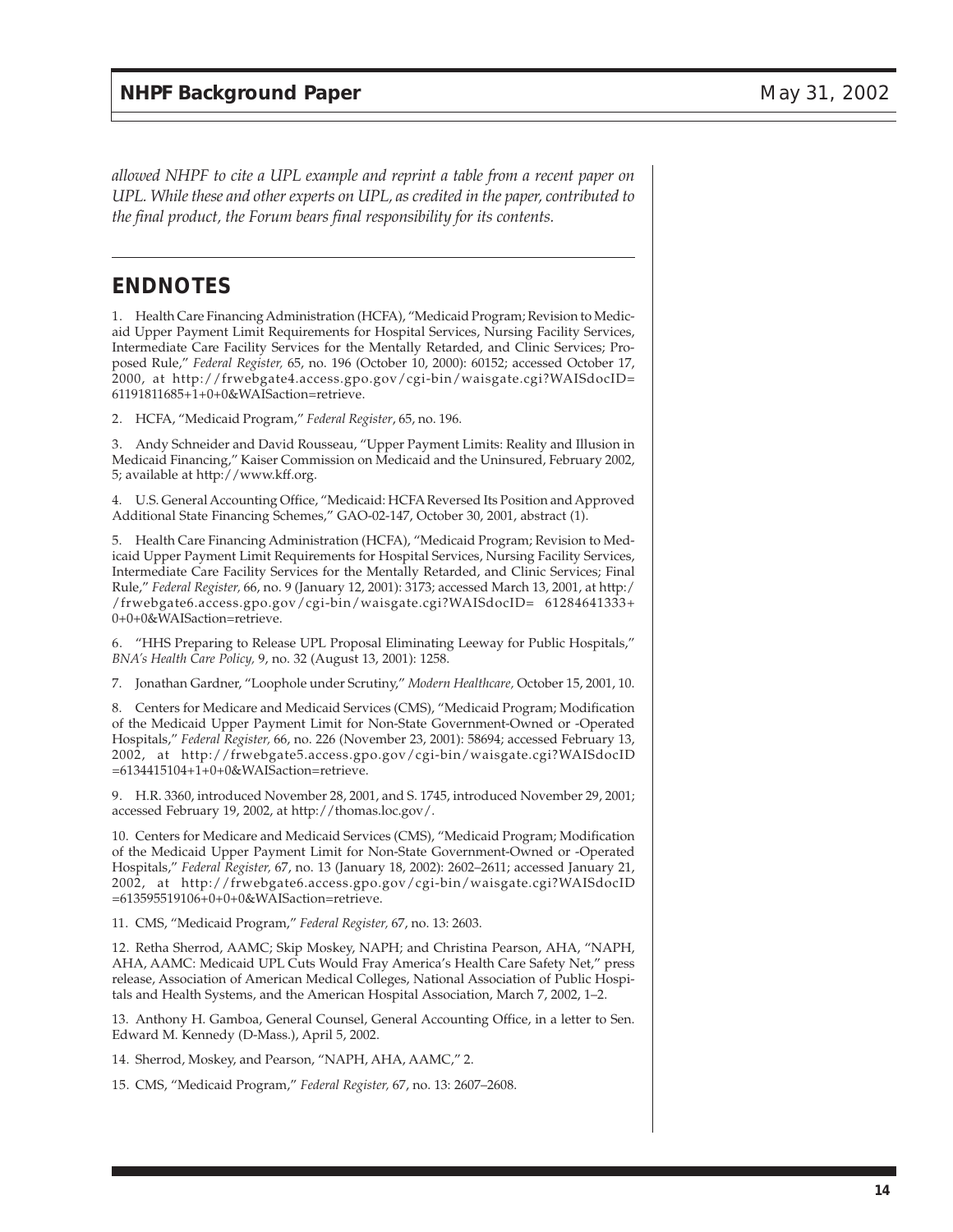16. Skip Moskey and Christina Pearson, "Court Ruling Allows Slashes in Health Funding for the Most Needy to Go Forward," press release, American Hospital Association, Chicago, May 14, 2002; accessed May 15, 2002, at http://www.aha.org/info/releasedisplay.asp? passreleaseid=421.

17. Teresa A. Coughlin, Leighton Ku, and Johnny Kim, *Reforming the Medicaid Disproportionate Share Hospital Program in the 1990s: Assessing the New Federalism: An Urban Institute Program To Assess Changing Social Policies* (Washington, D.C.: Urban Institute, January 2000), 8.

18. Coughlin, Ku, and Kim, *Reforming,* 8–9.

19. Coughlin, Ku, and Kim, *Reforming,* 8.

20. Leighton Ku and Edwin Park, "Administration's Regulation To Reduce Medicaid 'Upper Payment Limit' Would Further Worsen State Budget Crises," Center on Budget and Policy Priorities, Washington, D.C., December 11, 2001, 1; accessed February 13, 2002, at http:// www.cbpp.org/12-11-01health.htm.

21. Jennifer V. Combs, "Medicaid/SCHIP: States Prepare for Budget Shortfalls; Stakeholders Look to Congress for Help," *BNA's Health Policy Report,* 10, no. 3 (January 21, 2002): 104.

22. American Hospital Association, Association American of Medical Colleges, Catholic Hospital Association of the United States, Federation of American Healthcare Systems, National Association of Children's Hospitals, National Association of Public Hospitals and Health Systems, Premier Inc., and VHA Inc., letter to Secretary of Health and Human Services. Tommy G. Thompson responding to reports of a reduction in the 150 percent limit, August 15, 2001; accessed February 13, 2002, at http://www.vha.com/pubpol\_advocacy 010815.asp.

23. CMS, "Medicaid Program," *Federal Register,* 67, no. 13: 2604.

24. CMS, "Medicaid Program," *Federal Register,* 67, no. 13: 2607.

25. Ku and Park, "Administration's Regulation," 2.

26. Leighton Ku, email communication to author, May 16, 2002.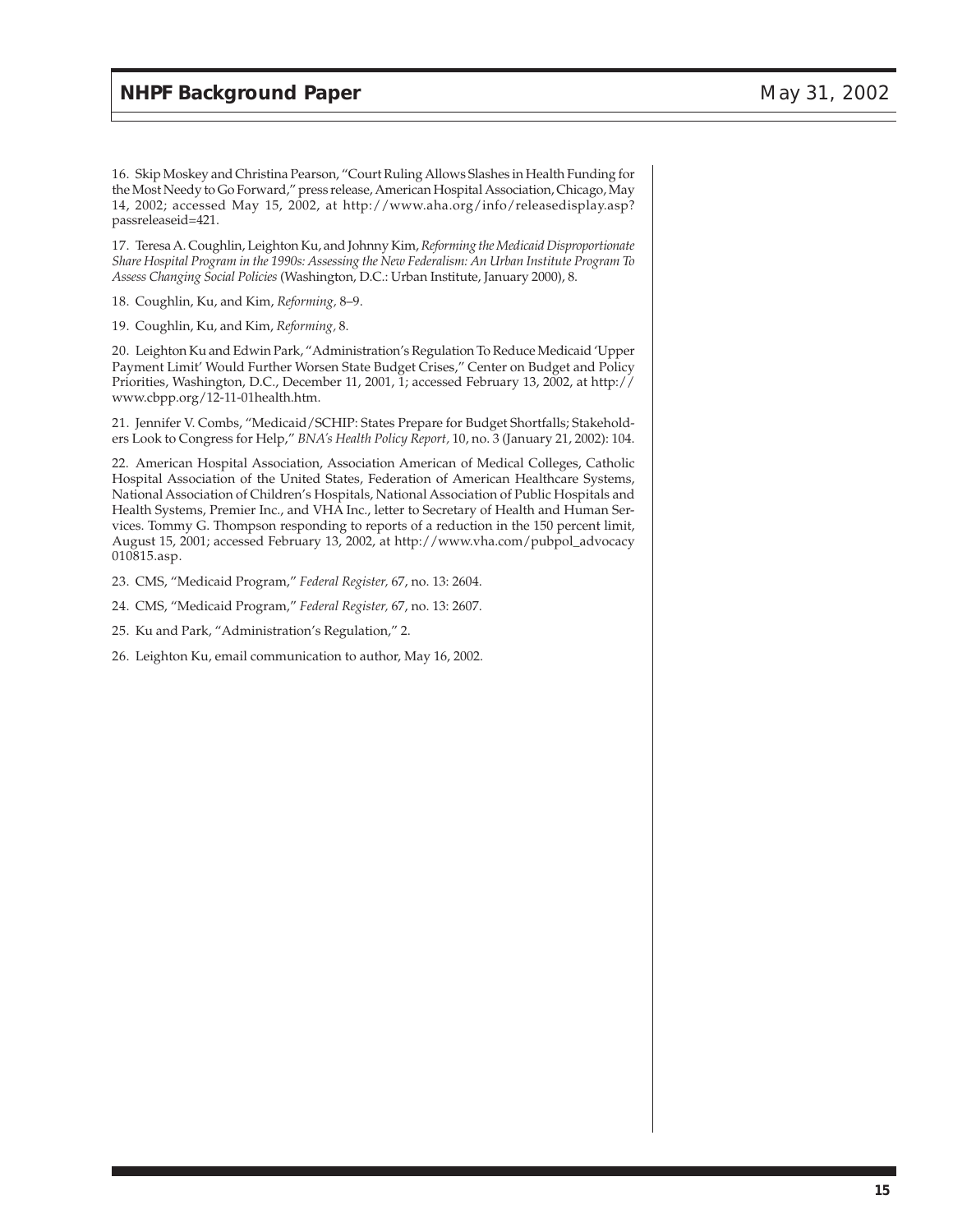### **SOME DEFINITIONS**

**Certified public expenditure (CPE)—**An expenditure certified by a public agency to represent its contribution in providing care to Medicaid recipients or uninsured persons.

**Federal medical assistance percentage (FMAP)—**The federal share of Medicaid, based on the relationship between each state's per capita personal income and the national average per capita personal income over three calendar years; recalculated every year.

**Intergovernmental transfer (IGT)—**A transfer of funds from one level of government to another. In the context of this background paper, a transfer of funds from local government to state government so that the state Medicaid program may use the local transfer as part of state funds that draw federal Medicaid matching dollars.

**Medicaid disproportionate-share hospital (DSH) program—**Enacted in 1981, a provision for state Medicaid programs to make payments to "take into account the situation of hospitals which serve a disproportionate number of low-income patients with special needs."

**Medicaid match—**The match of federal Medicaid funds to state Medicaid dollars, which is designed, roughly, to even out federal Medicaid spending per Medicaid recipient (the current federal matching formula varies by state, with poorer states receiving more generous matching than richer states). Usually expressed in percentages, e.g., 50 percent federal, 50 percent state matching.

**Medicare disproportionate-share hospital (DSH) adjustment—**Enacted in 1983, an add-on to the diagnosis-related-group rate under the Medicare prospective payment system, "to take into account the special needs...of public or other hospitals that serve a significantly disproportionate number of patients who have low income or are entitled to benefits under Part A [the Medicare hospital program]."

**Upper payment limit (UPL)—**A restriction on states from making Medicaid payments that are higher than reasonable estimates of the amounts the Medicare program would pay for the same services.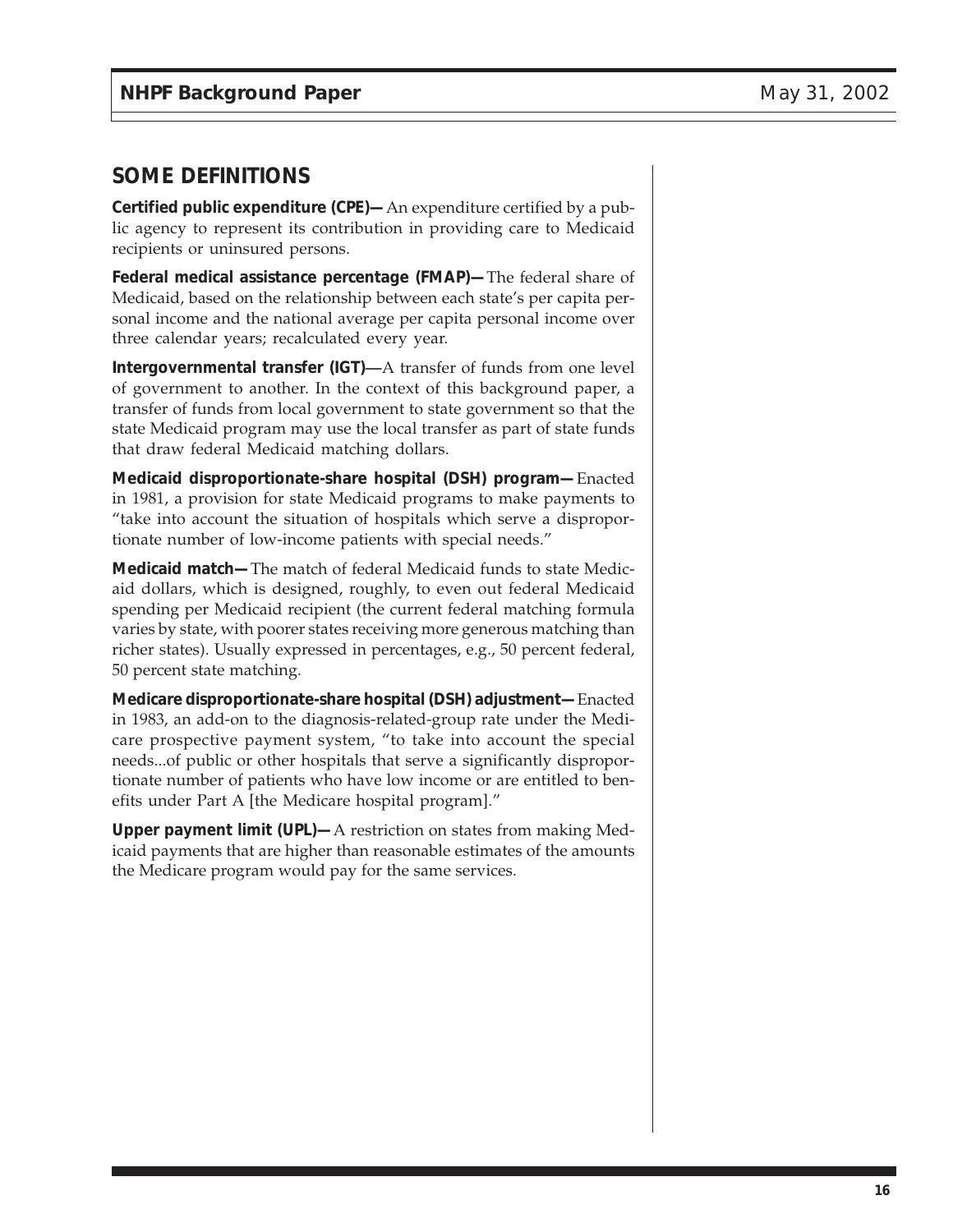# Looking Back

The UPL controversy delineated in this background paper is one of a series of disputes between the federal government and state governments over attempts by the states to drive up the federal Medicaid matching funds they receive. In the mid-1980s, DHHS objected to states' making excessive payments to state-owned or -operated health facilities in order to increase their federal Medicaid matching funds. Regulations promulgated in 1987 restricted this practice by establishing UPLs for state inpatient and institutional facilities.

States' use of provider donations and provider taxes to increase their federal Medicaid matching funds became an issue in the late 1980s. HCFA had published a regulation in 1985 that allowed donations, both public and private, to be sources of states' share of Medicaid. Moreover, the agency had put out a Medicaid manual instruction on provider taxes in 1987 that distinguished between taxes of general applicability (imposed on all kinds of goods and services and not just Medicaid providers) and provider-specific taxes (imposed only on health care providers). In general, the first could be used to draw federal Medicaid matching funds and the second could not.

Estimates by HCFA and the Office of Inspector General (OIG) indicated that the state provider donation and provider tax programs "cost the federal government nearly \$500 million in FY 1990," according to a 1993 NHPF issue brief. By 1991, "the amount of revenue generated from state provider donation or tax programs was approximately \$2.3 billion in federal funds" and was rapidly rising.<sup>1</sup>

HCFA, the OIG, and Congress investigated what they viewed as schemes by the states to increase their federal Medicaid matching funds without increasing their own contributions. A comprehensive report, *Medicaid Provider Tax and Donation Issues,* prepared for the Robert Wood Johnson Foundation in 1992 by Health Policy Alternatives, Inc., documented the issues, the federal and state perspectives on them, and the practices. The report also provided case studies on Connecticut, Delaware, Pennsylvania, Tennessee, and Texas.2

Tennessee offered a good example of the use of revenues from both provider donations and provider taxes. Beginning in 1987, when the Tennessee legislature authorized the practice, Tennessee used revenues from provider donations to draw federal dollars, according to Gordon Bonnyman, author of that state's case study. The state faced a rapidly increasing Medicaid budget, which grew from slightly more than \$1 billion in FY 1988 to nearly \$2.3 billion in 1992. The growth was due to several factors. One factor was the state's commitment to expansion of **States' use of provider donations and provider taxes to increase their federal Medicaid matching funds became an issue in the late 1980s.**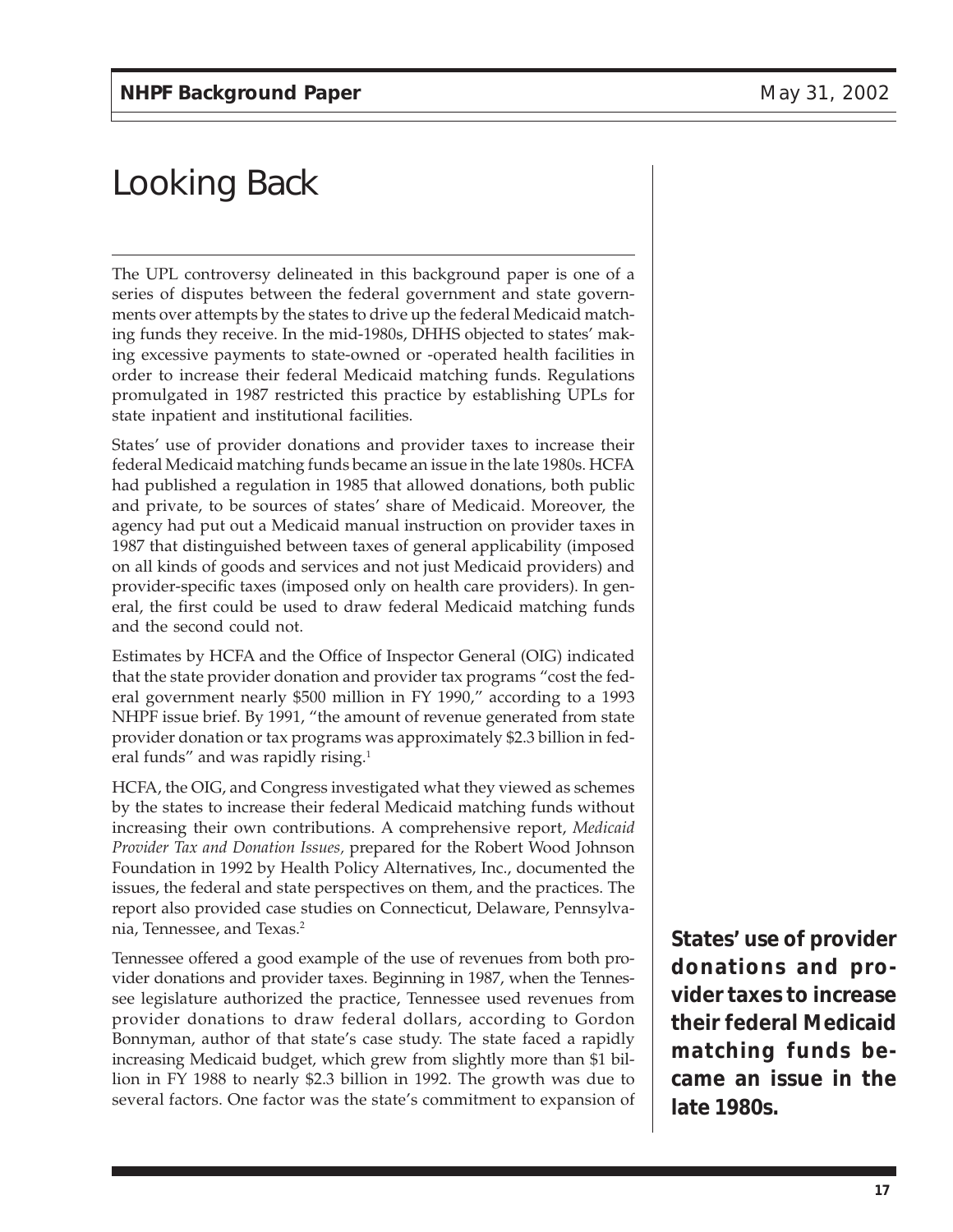indigent care and state aid for certain high-volume Medicaid hospitals. Another involved federal statutory changes (such as expanded coverage for low-income mothers and children). Yet another was health care inflation.3

That first year, 30 of Tennessee's 150 hospitals donated \$19 million. The largest donor was Regional Medical Center in Memphis, which was the largest public hospital in the state. Because the state's federal Medicaid percentage was 70 percent (that is, the federal government paid 70 cents and the state paid 30 cents), the \$19 million generated approximately \$63 million, Bonnyman reported. Of the \$63 million, \$24 million increased Medicaid DSH subsidies, \$31 million went to expanded Medicaid coverage for pregnant women and children who were below 100 percent of the federal poverty level, and the balance provided a rise from 14 to 20 days in the annual inpatient hospital coverage limit. Most of the subsidies went to the providers that had provided the donations.<sup>4</sup>

When HCFA disallowed most of the matching funds raised by the donations, Tennessee, while appealing the disallowance and continuing with its donation policy, turned to a provider tax—a hospital gross receipts tax—as a means of increasing its federal matching funds. Because some hospitals opposed the tax, the state and the hospital industry agreed instead on sharp increases in hospital licensing fees. The legislature approved the hospital license fee policy in 1989 and extended the mechanism to nursing homes in 1990.<sup>5</sup>

Meanwhile, the DHHS Departmental Appeals Board had reversed HCFA's disallowance of the donations mechanism. Therefore, Tennessee had both the donations and the provider tax options open to it.

As more states moved to take advantage of the provider donation and tax policies, HCFA became more and more concerned. As it considered revising the 1985 regulation and the 1987 instruction, Congress—spurred by the states—in 1989 and 1990 imposed moratoria on actions by HCFA. After considerable debate during 1991, the Medicaid Voluntary Contribution and Provider-Specific Tax Amendments of 1991 were enacted, banning provider donations and restricting provider taxes as mechanisms for states to draw federal Medicaid matching dollars.

The 1991 legislation also included provisions limiting the growth of Medicaid DSH payments to the level of overall program expenditures and capping Medicaid DSH payments at 12 percent. Since enactment of the Omnibus Budget Reconciliation Act (OBRA) of 1987, DSH (enacted in 1981) had become an attractive mechanism for states because they could exceed the UPL in providing funds to hospitals that provided high volumes of care to low-income patients. The 1987 legislation both required states to make the payment adjustments to qualified hospitals and established minimum criteria for them to follow in doing so. Subsequent legislation, OBRA 1993, provided that only those hospitals that had Medicaid utilization of at least 1 percent could receive DSH payments. The act **As more states moved to take advantage of the provider donation and tax policies, HCFA became more and more concerned.**